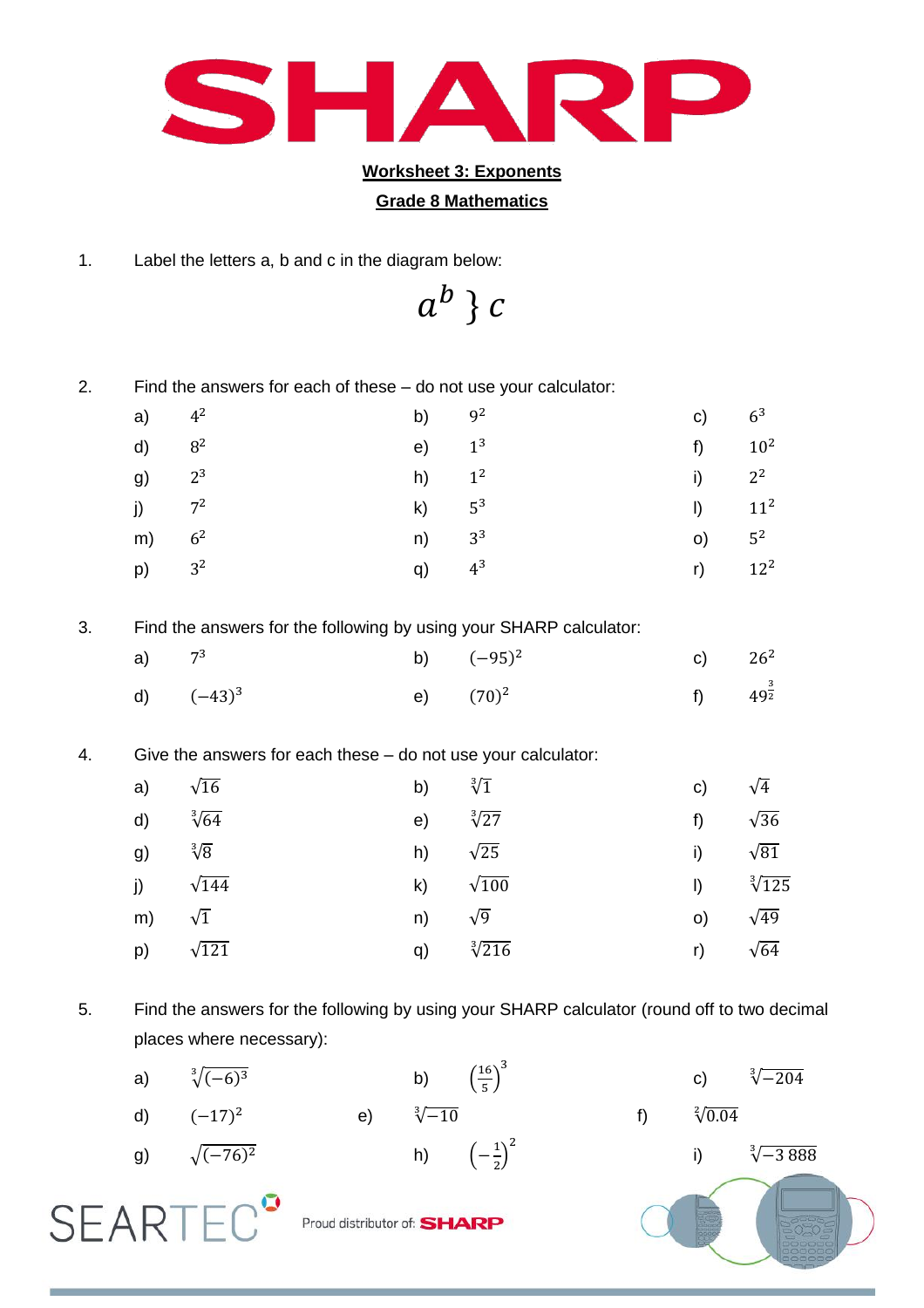| 6.  | Represent the following in simplest exponential form:                       |                                                                                   |              |       |                                                                                      |  |  |  |  |
|-----|-----------------------------------------------------------------------------|-----------------------------------------------------------------------------------|--------------|-------|--------------------------------------------------------------------------------------|--|--|--|--|
|     | a)                                                                          | $3 \times 3 \times 3 \times 3 \times 3 \times 3$                                  | b)           |       | $(-7) \times (-7) \times (-7)$                                                       |  |  |  |  |
|     | c)                                                                          | $a \times a \times a \times a \times a \times a \times a \times a \times a$       | $\mathsf{d}$ |       | $50 \times 50 \times 50 \times 50 \times 50$                                         |  |  |  |  |
|     | e)                                                                          | $b \times b \times b \times c \times c \times c \times c \times c \times c$       | f)           |       | $x \times x \times y \times y \times y \times y \times z \times z \times z \times w$ |  |  |  |  |
| 7.  | Write each of these numbers in scientific notation:                         |                                                                                   |              |       |                                                                                      |  |  |  |  |
|     | a)                                                                          | one million and three hundred thousand                                            |              | b)    | 2 870 000 000 000                                                                    |  |  |  |  |
|     | $\mathsf{c}$                                                                | 36 020 000                                                                        |              | d)    | 58 996                                                                               |  |  |  |  |
|     | e)                                                                          | 6015                                                                              |              | f)    | 240                                                                                  |  |  |  |  |
| 8.  | Change the numbers written in scientific notation into their original form: |                                                                                   |              |       |                                                                                      |  |  |  |  |
|     | a)                                                                          | $2.376 \times 10^{4}$                                                             |              | b)    | $5.8 \times 10^{7}$                                                                  |  |  |  |  |
|     | $\mathsf{c})$                                                               | $9.006 \times 10^8$                                                               |              | d)    | $3.191 \times 10^{0}$                                                                |  |  |  |  |
|     | e)                                                                          | $3.6 \times 10^{2}$                                                               |              | f)    | $2.2345 \times 10^5$                                                                 |  |  |  |  |
| 9.  | Use BEDMAS to answer these questions without using your calculator:         |                                                                                   |              |       |                                                                                      |  |  |  |  |
|     | a)                                                                          | $(7-3)^3+1$                                                                       |              | b)    | $(3)(3)(3) + (2)3$                                                                   |  |  |  |  |
|     |                                                                             | c) $(-4)^3 + (-4)^2$                                                              |              |       | d) $5^4 \div 5^2$                                                                    |  |  |  |  |
|     | e)                                                                          | $(2 \times 3)^2 + (9 \div 3)^3$                                                   |              | $f$ ) | $(-2)^{2}(-3) + 4^{2}$                                                               |  |  |  |  |
| 10. | Complete the following laws for exponents:                                  |                                                                                   |              |       |                                                                                      |  |  |  |  |
|     | a)                                                                          | $x^m \times x^n = ?$                                                              |              |       | b) $x^m \div x^n = ?$                                                                |  |  |  |  |
|     | c)                                                                          | $(x^m)^n = ?$                                                                     |              |       | d) $(x^m \times y^n)^p = ?$                                                          |  |  |  |  |
|     |                                                                             | e) $x^1 = ?$                                                                      |              |       | f) $x^0 = ?$                                                                         |  |  |  |  |
| 11. |                                                                             | Simplify the following:                                                           |              |       |                                                                                      |  |  |  |  |
|     | a)                                                                          | $a^2 \times a^3 \div a^4$                                                         |              |       | b) $\frac{a^3b}{c^2} \times \frac{(ac)^2}{b^3}$                                      |  |  |  |  |
|     |                                                                             | c) $\frac{a^2bc}{c^3d} \div \frac{a^2b^2}{(cd)^2}$                                |              |       | d) $\frac{ef^4}{(ah)^0} \times \frac{(g^0h)^2}{e^3f}$                                |  |  |  |  |
|     |                                                                             | e) $\frac{x^3y^2z^3}{(x^4y)^1} \times \frac{x^3y^4}{z^2} \div \frac{x^5y^5}{z^6}$ |              | $f$ ) | $(x^2 + y^2)^0$                                                                      |  |  |  |  |
| 12. |                                                                             | Solve for $x$ in each of these equations:                                         |              |       |                                                                                      |  |  |  |  |
|     | a)                                                                          | $x^2 = 100$                                                                       |              | b)    | $9^x = 81$                                                                           |  |  |  |  |
|     |                                                                             | c) $11^2 = x$                                                                     |              | d)    | $36 = x^2$                                                                           |  |  |  |  |
|     |                                                                             | e) $7^x = 49$                                                                     |              |       | f) $29 = x^2 + 4$                                                                    |  |  |  |  |
|     | g)                                                                          | $3^x + 2 = 29$                                                                    |              |       | h) $6^3 = x$                                                                         |  |  |  |  |
|     | i)                                                                          | $x = (3 + 4)^2$                                                                   |              | j)    | $(2+x)^3 = 125$                                                                      |  |  |  |  |
| SI  |                                                                             | Proud distributor of: SHARP                                                       |              |       |                                                                                      |  |  |  |  |